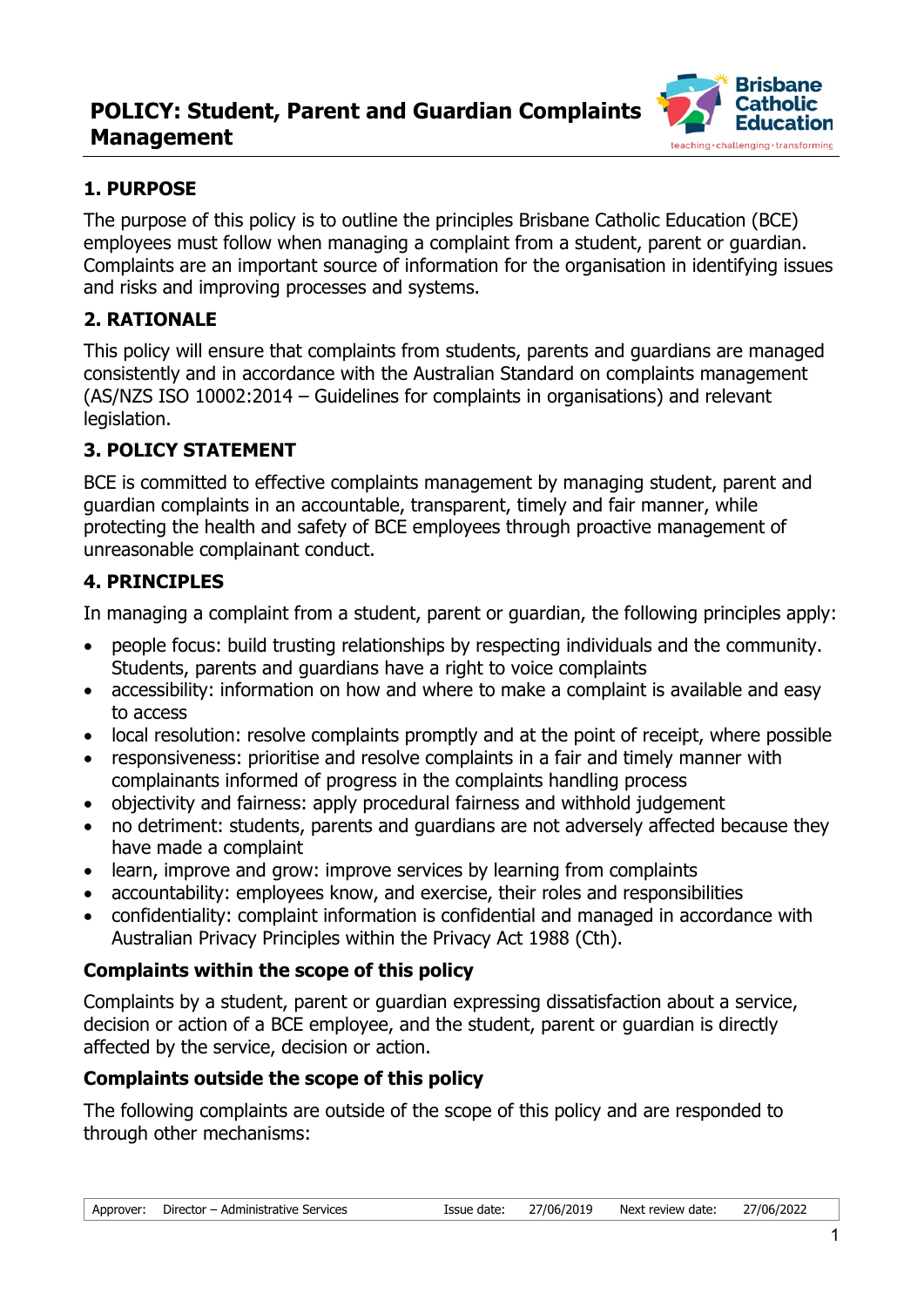# **POLICY: Student, Parent and Guardian Complaints Management**



- BCE employee complaints: BCE's Staff Complaints Management procedure
- complaints relating to non-compliance with BCE's student protection processes: Complaints Procedure for Non-compliance with Brisbane Catholic Education's Student Protection Processes
- complaints relating to student bullying or harassment: BCE's Preventing and Responding to Student Bullying in Schools policy
- complaints relating to conduct of religious clergy and other religious persons: Archdiocese of Brisbane Professional Standards
- complaints relating to animal use: QSAEC Animal Use Complaint Report
- reporting a work health and safety incident or near miss: BCE's Incident Reporting and Investigation procedure.

#### **5. REFERENCES AND DEFINITIONS**

#### **5.1 References**

- Education (Accreditation of Non-State Schools) Act 2017 (Qld)
- Education (Accreditation of Non-State Schools) Regulation 2017 (QLD)
- Privacy Act 1988 (Cth)
- Privacy statement
- Code of Conduct
- Whistleblower policy.

#### **5.2 Definitions**

| Complaint                              | An expression of dissatisfaction about a service, decision or action of a<br>BCE employee.                                                                                                                                                                                                                                                                                                                                                                                                                                                                                                                                                      |
|----------------------------------------|-------------------------------------------------------------------------------------------------------------------------------------------------------------------------------------------------------------------------------------------------------------------------------------------------------------------------------------------------------------------------------------------------------------------------------------------------------------------------------------------------------------------------------------------------------------------------------------------------------------------------------------------------|
| Complainant                            | A student, parent or guardian directly affected by a service, decision or<br>action of a BCE employee.                                                                                                                                                                                                                                                                                                                                                                                                                                                                                                                                          |
| Internal<br>review                     | A process used to assess the merits of the original complaint, the<br>complaints processes used to resolve the complaint and the original<br>outcome decided.                                                                                                                                                                                                                                                                                                                                                                                                                                                                                   |
| Resolution                             | A complaint is resolved when the complaint has been handled in<br>accordance with BCE's Student, Parent and Guardian Complaints<br>Management policy and procedure.                                                                                                                                                                                                                                                                                                                                                                                                                                                                             |
| Unreasonable<br>complainant<br>conduct | Unreasonable complainant conduct involves actions or behaviours which<br>raise significant health, safety, resources or equity issues for BCE.<br>Unreasonable complainant conduct includes:<br>unreasonable persistence e.g. making excessive and unnecessary<br>phone calls or emails<br>unreasonable demands e.g. demanding a different process or more<br>reviews than allowed for by the school's complaints procedure and/or<br>BCE's Student, Parent and Guardian Complaints Management policy<br>and procedure or demanding a different outcome without<br>demonstrating the original decision of the school was incorrect or<br>unfair |